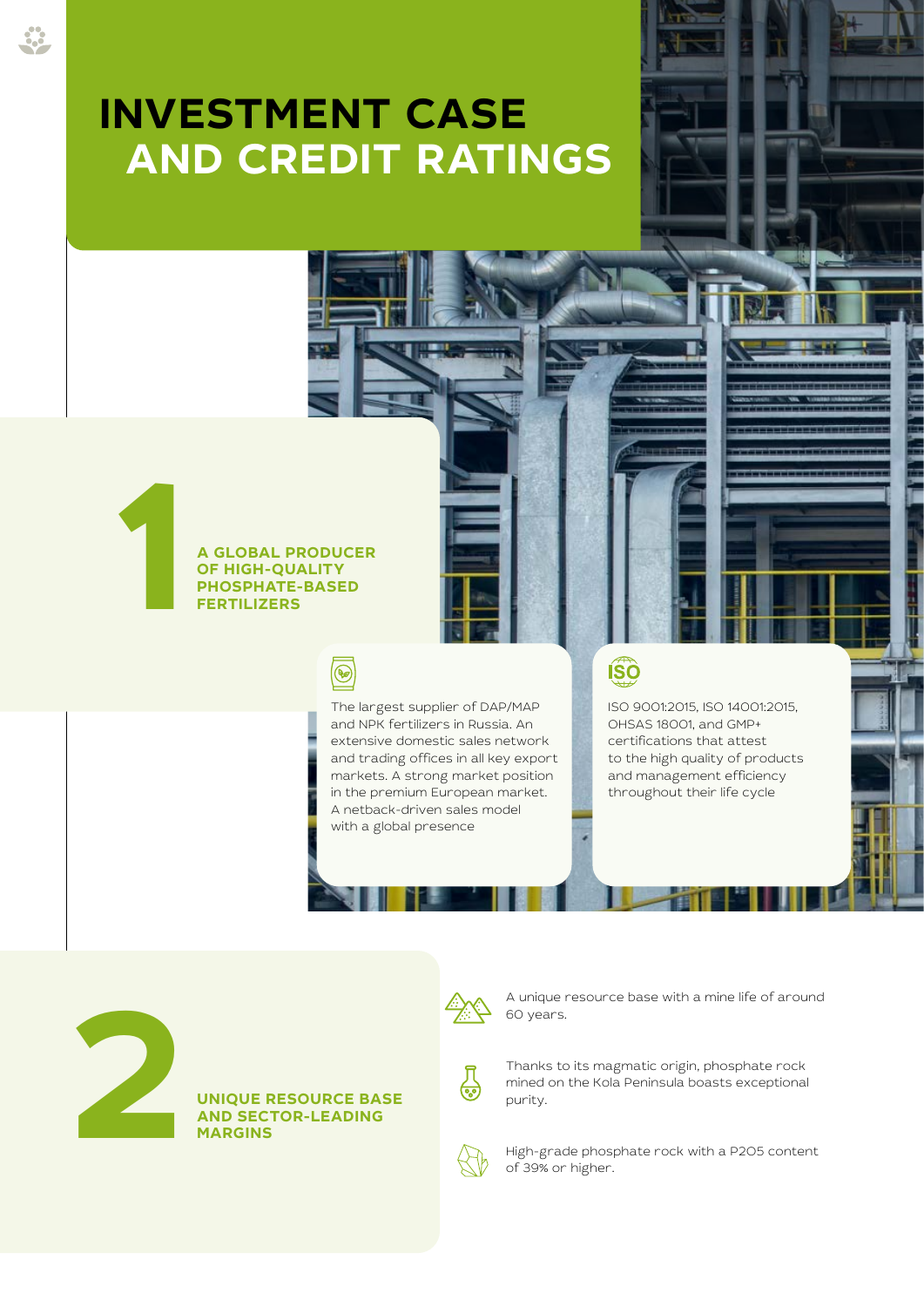

Association's Protect and Sustain

standard. The audit was conducted by SGS, the world's leading inspection, verification, testing and certification company

registered pursuant to Regulation (EC) No. 1907/2006 concerning the Registration, Evaluation and Authorisation of Chemicals (REACH)

> **EBITDA margin, % 2018** 2019 2020  $32^{33}$ 20 20 31 10 20 15 50 16 31 PHOSAGRO **CLOSEST PEERS** 20 28 23 27 32 25 25 17,5 9

standards

**Chang** 

႑ိဳင္က်

Self-sufficiency in major inputs: 100% in phosphate rock, 85% in ammonia, 95% in sulphuric acid.

One of the highest gross margins in the phosphate segment.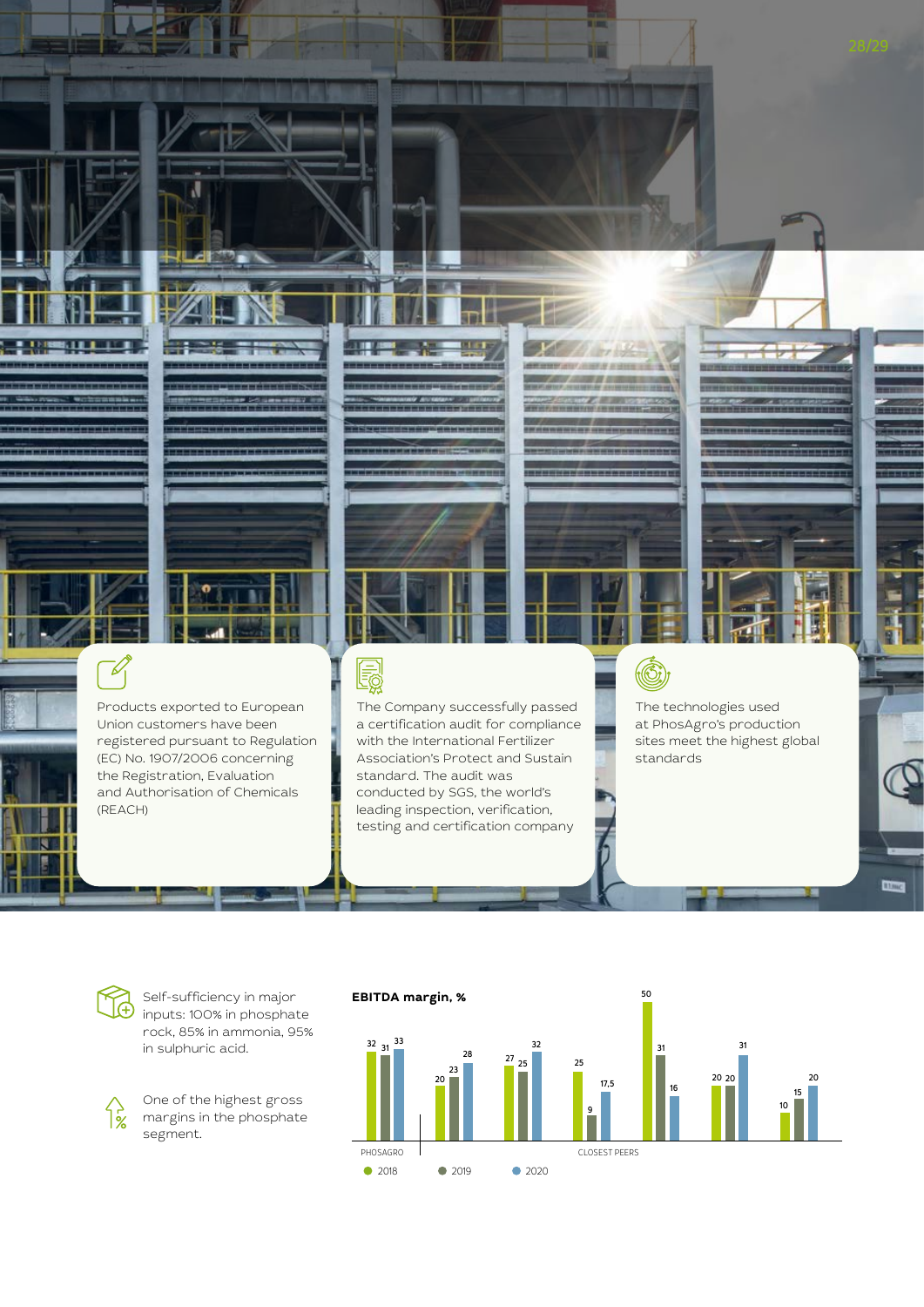



## **GREEN STANDARD**

The Company is working to make sustainable agriculture a reality by enhancing fertilizer production methods, improving properties and developing new grades of fertilizers.

PhosAgro initiated and all members of the Russian Association of Fertilizer Producers supported the adoption of ecolabels for Russian-made mineral fertilizers. Green labelling guarantees that Russianmade mineral fertilizers conform to the most stringent international requirements for environmental safety, including the EU's recent restrictions on the content of heavy metals, such as cadmium, lead and arsenic, in fertilizers.

This brand has been officially registered in Russia as green labelling and will be submitted for international certification.

**SOUND CAPITAL ALLOCATION IN HIGHLY EXPIRING AND SOUND CAPITAL<br>ALLOCATION IN HIGHLY<br>EFFECTIVE INVESTMENT<br>PROJECTS**  Investment projects may get a go-ahead subject to their high IRR (20%+), compliance with the BAT and sustainability criteria along with the CAPEX/EBITDA target, and a comfortable net debt / EBITDA covenant headroom.

### **CAPEX breakdown, RUB bln1**



Excluding capitalised repairs.